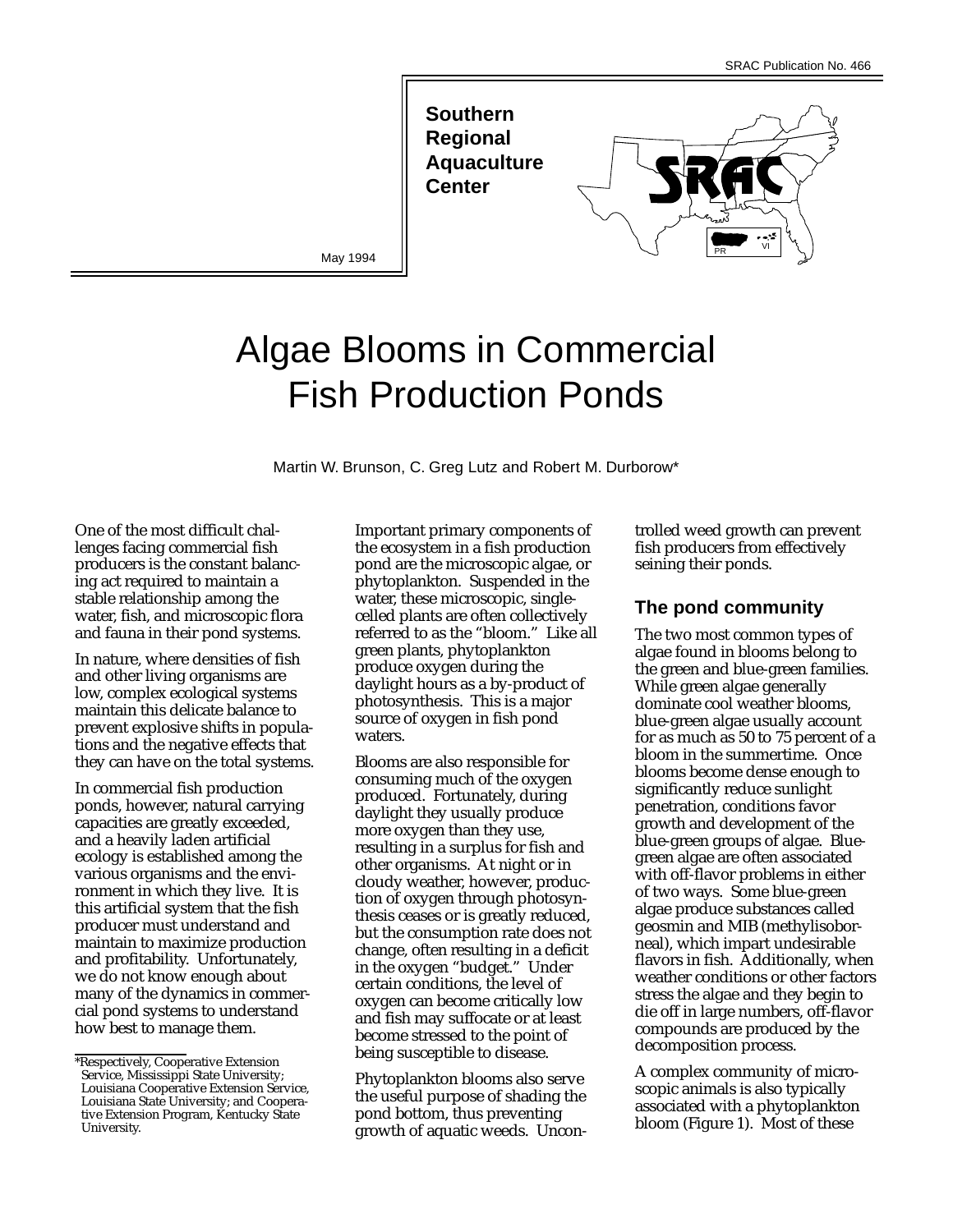

*Figure 1. Commercial fish pond nutrient flow.*

tiny animals, referred to as zooplankton, are herbivores that graze on the phytoplankton "pasture." As a major food item for small fish in natural aquatic habitats, zooplankton provide a link between the bloom and the rest of the food chain. Apart from the zooplankton and the fish being cultured, most of the other animal life present can be found on and in the pond bottom. A typical pond bottom community includes bacteria, protozoans, insect larvae, true worms, crustaceans, snails and other animals in varying proportions. These organisms survive by feeding on or breaking down fish wastes and any uneaten feed that reach the pond bottom.

## **Fish production systems**

Commercial fish production ponds in the southern U.S. are usually operated as "static" systems, with little or no water going in or out. All ponds lose water through evaporation and seepage and gain water through rainfall, but these processes tend to remain more or less in balance. Occasional addition of water to replace evaporative losses and infrequent flushing of ponds for management purposes represent the only additions of water to most ponds.

Food, however, is added daily to almost all ponds, and represents the major source of nutrients in commercial fish production ponds. During the summer growing season in the catfish industry, for

example, daily feeding rates can exceed 150 pounds per acre. It generally takes 1.8 to 2.2 pounds of feed to produce one pound of harvestable catfish. Since fish contain about 80 percent water, roughly 5.7 pounds (on a dry weight basis) of waste products for every pound of catfish harvested eventually end up in the pond. Fortunately, uneaten feed and fish wastes are usually biologically degraded and reused by certain pond organisms. For a detailed discussion refer to SRAC Publication No. 462, *Nitrite in Fish Ponds* and SRAC Publication No. 463, *Ammonia in Fish Ponds.*

These waste product breakdown processes take place naturally in lakes, ponds and other natural aquatic habitats, and buildup of nitrogen compounds usually does not become a problem. However, the heavy feed inputs needed for profitable commercial fish culture result in rapid nutrient accumulation and these processes are more easily pushed out of balance. Pond fish production depends on natural processes to transform and use waste products as they accumulate; research has shown that it is impractical and ineffective to flush fresh water through large ponds. High costs of pumping and the sheer volumes that would be required preclude the use of flushing to improve water quality in commercial-scale ponds.

As fish wastes and uneaten feed enter the pond system, nutrients accumulate in the bottom mud or in solution in the water where they are utilized by plants and animals. A large portion of these nutrients is chemically or biologically transformed and then released into the water and taken up by the phytoplankton bloom. As fish waste products accumulate, they create a tremendous demand for oxygen and usually take the form of several toxic compounds, especially ammonia. Consequently, the transformation and uptake of nitrogenous fish waste by the bloom is very important in achieving profitable levels of fish production. Except for situations where excessive vegetation is present, most nutrients that become dissolved in the water are taken up by the bloom.

#### **Interactions in the system**

Algal blooms are essential to successful fish production because of the dissolved oxygen they produce through photosynthesis during the daylight hours and their uptake (assimilation) of nitrogenous waste products. All plants, including phytoplankton, consume oxygen 24 hours each day. Normally, the bloom in a natural water body or a fish production pond produces far more oxygen in daylight hours than it consumes, thus leaving a surplus to last through night hours when photosynthesis is not taking place. In a sense, the fish help keep the bloom alive by fertilizing it, and the bloom helps keep the fish alive by producing oxygen and by breaking down and absorbing fish wastes, rendering them harmless to the fish population.

Unfortunately, fluctuations in a phytoplankton population can result in an unstable, unpredictable balance among the bloom, its nutrient sources and the pond oxygen supply. Once a pond is in production and a bloom has been established, daily feeding and fish metabolism provide a source of fertilizer to keep the bloom growing.

Occasionally, however, a specific trace mineral or nutrient needed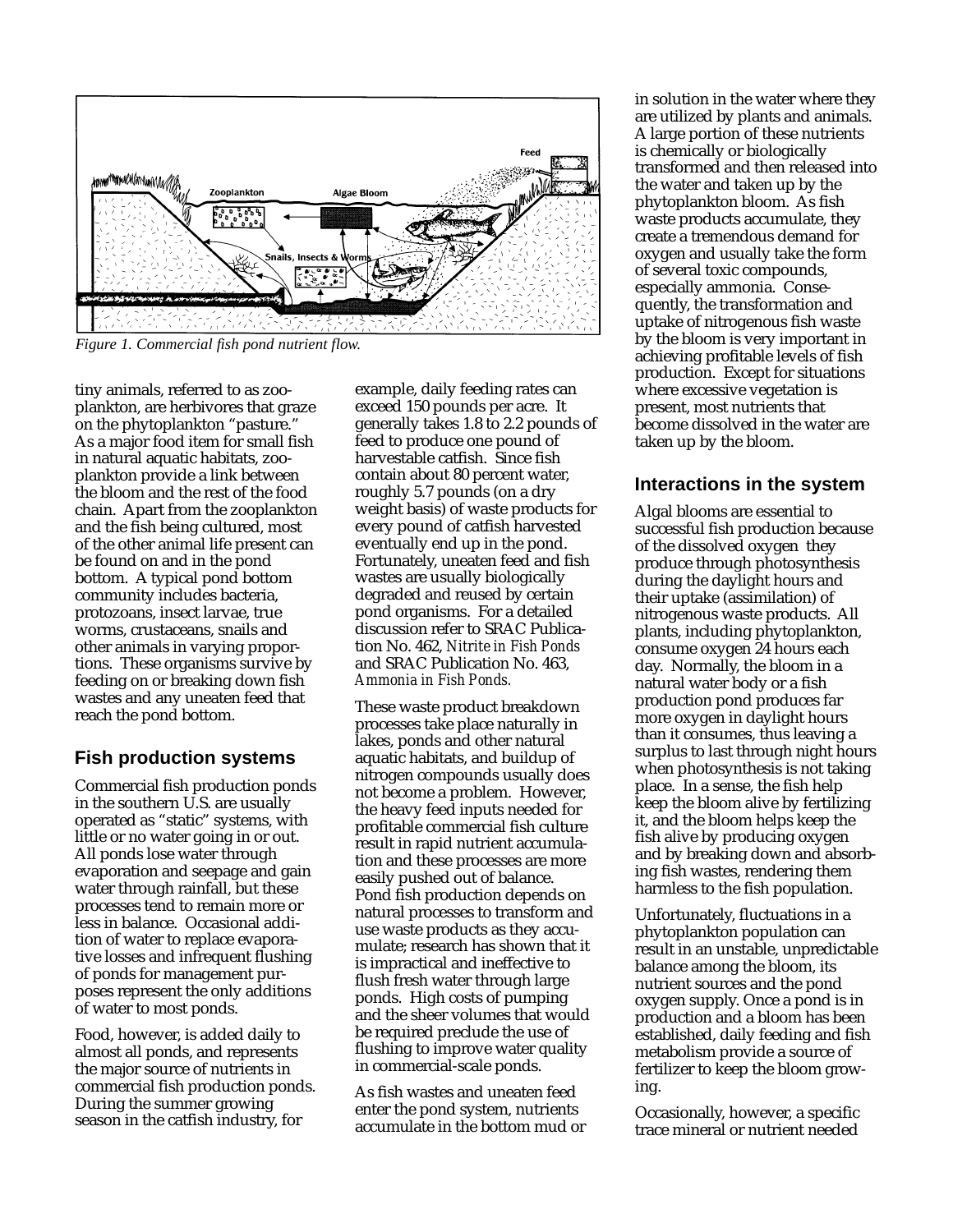for continued growth may be used up, causing most or all of the bloom to die back temporarily. This is probably the most common cause of phytoplankton die-offs, especially in heavy blooms with competition for light and nutrients. This process can be very abrupt and difficult or impossible to anticipate.

Oftentimes, however, a pond headed for critically low oxygen can be spotted by recording and charting trends in morning and evening dissolved oxygen concentrations. A change in the water color from dark green to a pale green or brown color can also indicate changes in plankton status and serve as a warning that problems may be imminent.

Under normal conditions, as individual algal cells die and begin to decompose, most nutrients are re-used almost immediately by other phytoplankton or bacteria. When a large portion of the bloom dies off at once, however, other algal cells may already be under stress and unable to use this surge of nutrients. Bacterial decomposition and the reduction in normal oxygen production can lead to oxygen depletions, high ammonia levels, and stressed or dead fish.

Blooms may respond gradually or abruptly to changes in weather, depending on a number of factors. Photosynthesis slows down under conditions of moderate cloud cover, and less oxygen is produced. Extremely calm days may also reduce photosynthesis and oxygen production in the total pond by preventing phytoplankton in the middle layers of the pond from being exposed to sunlight due to lack of mixing. The resultant layering effect, due to increases in surface water temperature, is called stratification, which is discussed in SRAC Publication No. 370, *Pond Aeration*. In these situations, the phytoplankton bloom, fish and other pond organisms continue to consume oxygen at night, even though daytime oxygen production is reduced. This often results in an

overdraft on the oxygen budget account and an oxygen depletion.

Even when a moderate or dense bloom produces an abundant surplus of oxygen through photosynthesis, that oxygen is often unavailable when it is needed during the nighttime hours because of a simple physical property of water. As water becomes warmer, its capacity to hold dissolved oxygen decreases. At other times, an abundant surplus (supersaturation) of oxygen may be present in the upper waters, but events such as a late-afternoon thundershower can cause a sudden redistribution of oxygen throughout the pond. Such vigorous agitation can, in effect, dilute the oxygen concentration.

Apart from weather-related problems, at some point, as a bloom becomes denser, one or both of two phenomena will take place: a reduction in daytime photosynthesis will occur because of competition for light and nutrients among the phytoplankton or the temperature-dependent oxygenholding capacity of the water will be reached. In either case, the bloom will take more oxygen out of the water during the night than what remains in solution from daytime photosynthesis. When this occurs, dissolved oxygen levels begin to decrease and, if not supplemented, can result in fish literally suffocating. In these cases mechanical aeration must be applied to meet the increased demand for oxygen and prevent oxygen depletion and subsequent fish losses or stress.

A number of other problems are associated with dense algal blooms. In waters that have a low or moderate buffering capacity (alkalinity), dense blooms create wide fluctuations in pH during the day. Occasionally, phytoplankton populations cause pH to reach afternoon values of 10 or above which depress fish growth and health. Algal die-offs can result in high ammonia concentrations that can affect fish appetites and growth rates for extended periods.

This can result in reduction of the growing season for fish producers each time an algal bloom dies back in a pond. Losses from stressmediated diseases triggered by oxygen and water quality stress can be even more costly.

Shading caused by dense blooms limits photosynthesis and dissolved oxygen levels at the pond bottom, often resulting in buildups of toxic gases and waste products, even in aerated ponds. This situation can lead to physiological stress, reduced fish growth and even fish kills when bottom waters are rapidly mixed with the rest of the pond. This type of mixing, referred to as a turnover, occurs when cool rain water, heavy winds on the pond surface, or mechanical aeration break down layering patterns. Turnovers are often observed in natural waters and production ponds during the fall or spring following severe weather disturbances where surface water temperatures change rapidly.

## **Control options**

Blooms produce the greatest amount of oxygen at intermediate densities. As phytoplankton density increases, the amount of oxygen produced per algal cell drops off because of competition for light and nutrients. If it were possible to regulate the density of the bloom in a pond, producers might be able to maximize the amount of oxygen produced during the daylight hours in relation to what would be needed at night. However, no practical and effective means of regulating plankton blooms in this manner has been developed.

The use of chemicals to regulate algal densities in fish production ponds has generally proved unsuccessful, often resulting in the same problems as a partial or complete phytoplankton die-off. With large amounts of feed entering ponds, blooms return to their previous levels over several days or weeks unless nutrients are somehow removed. Researchers have begun to consider various